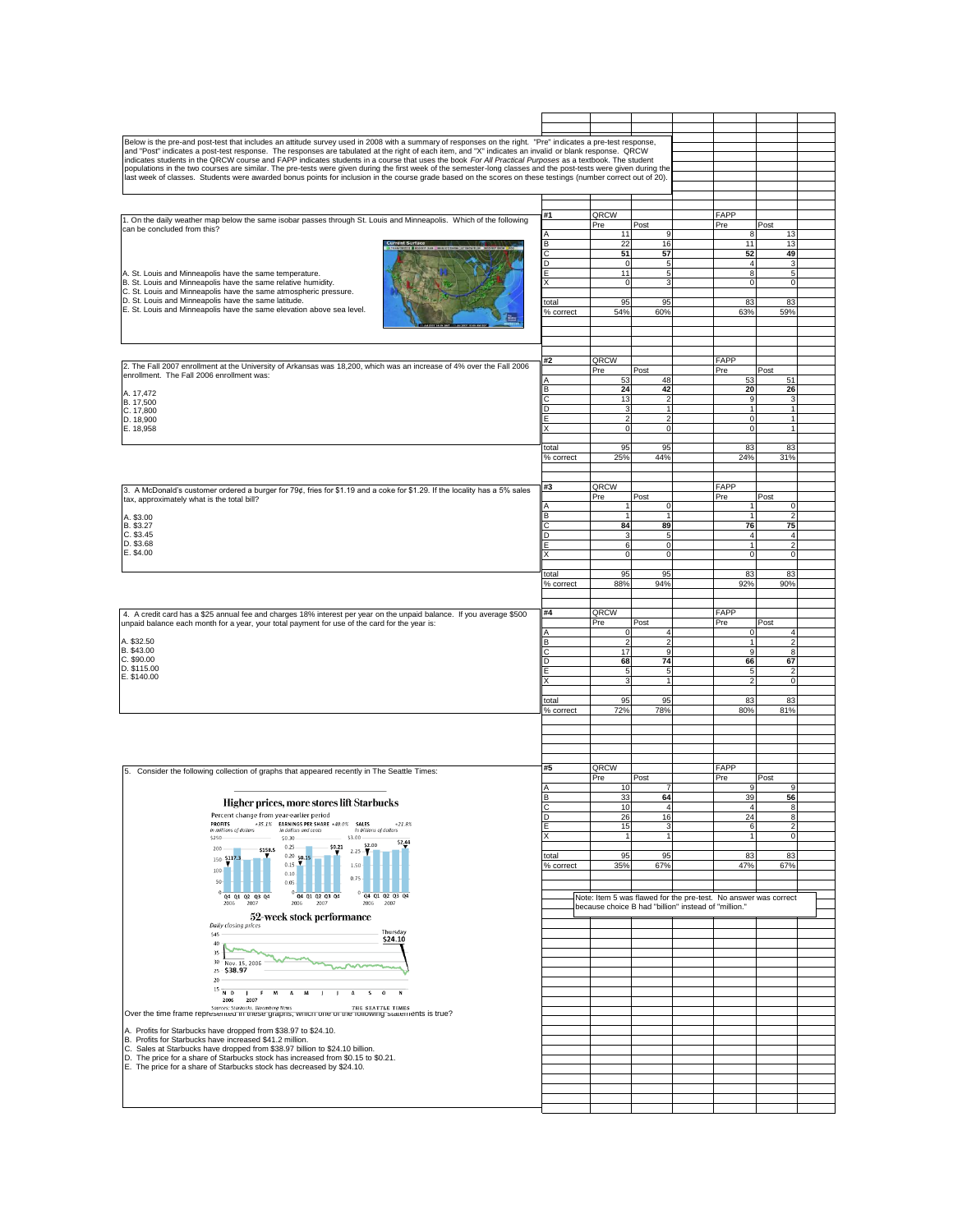| 6. A rectangular building measures 20 ft wide by 32 ft long. If it has a flat roof, which must be covered by plywood sheets<br>measuring 4 ft by 8 ft, what is the least number of plywood sheets needed to cover the roof?<br>A. 8<br><b>B.12</b><br>C.16<br>D. 20<br>E. 32<br>7. The graph below shows the average cost of a new automobile in the US for the given years. The average cost in | #6<br>С<br>D<br>E<br>X<br>total<br>% correct | QRCW<br>Pre<br>5<br>$\boldsymbol{9}$<br>5<br>70<br>$\overline{5}$<br>$\mathbf{1}$<br>95 | Post<br>з<br>5<br>6<br>80<br>$\mathsf{O}$<br>$\mathbf{1}$ | FAPP<br>Pre | Post<br>6<br>5 <sub>l</sub>        | 3<br>$\sqrt{4}$ |
|--------------------------------------------------------------------------------------------------------------------------------------------------------------------------------------------------------------------------------------------------------------------------------------------------------------------------------------------------------------------------------------------------|----------------------------------------------|-----------------------------------------------------------------------------------------|-----------------------------------------------------------|-------------|------------------------------------|-----------------|
|                                                                                                                                                                                                                                                                                                                                                                                                  |                                              |                                                                                         |                                                           |             |                                    |                 |
|                                                                                                                                                                                                                                                                                                                                                                                                  |                                              |                                                                                         |                                                           |             |                                    |                 |
|                                                                                                                                                                                                                                                                                                                                                                                                  |                                              |                                                                                         |                                                           |             |                                    |                 |
|                                                                                                                                                                                                                                                                                                                                                                                                  |                                              |                                                                                         |                                                           |             |                                    |                 |
|                                                                                                                                                                                                                                                                                                                                                                                                  |                                              |                                                                                         |                                                           |             |                                    |                 |
|                                                                                                                                                                                                                                                                                                                                                                                                  |                                              |                                                                                         |                                                           |             | $\overline{4}$                     | 3               |
|                                                                                                                                                                                                                                                                                                                                                                                                  |                                              |                                                                                         |                                                           |             | 62<br>69                           |                 |
|                                                                                                                                                                                                                                                                                                                                                                                                  |                                              |                                                                                         |                                                           |             |                                    |                 |
|                                                                                                                                                                                                                                                                                                                                                                                                  |                                              |                                                                                         |                                                           |             | 5                                  | 3               |
|                                                                                                                                                                                                                                                                                                                                                                                                  |                                              |                                                                                         |                                                           |             | 1<br>$\overline{1}$                |                 |
|                                                                                                                                                                                                                                                                                                                                                                                                  |                                              |                                                                                         |                                                           |             |                                    |                 |
|                                                                                                                                                                                                                                                                                                                                                                                                  |                                              |                                                                                         | 95                                                        |             | 83<br>83                           |                 |
|                                                                                                                                                                                                                                                                                                                                                                                                  |                                              | 74%                                                                                     | 84%                                                       |             | 75%<br>83%                         |                 |
|                                                                                                                                                                                                                                                                                                                                                                                                  |                                              |                                                                                         |                                                           |             |                                    |                 |
|                                                                                                                                                                                                                                                                                                                                                                                                  |                                              |                                                                                         |                                                           |             |                                    |                 |
|                                                                                                                                                                                                                                                                                                                                                                                                  |                                              |                                                                                         |                                                           |             |                                    |                 |
|                                                                                                                                                                                                                                                                                                                                                                                                  | #7                                           | QRCW                                                                                    |                                                           | FAPP        |                                    |                 |
| 1960 is approximately what percent of the average cost in 1990?                                                                                                                                                                                                                                                                                                                                  |                                              | Pre                                                                                     | Post                                                      | Pre         | Post                               |                 |
|                                                                                                                                                                                                                                                                                                                                                                                                  | Α                                            | 21                                                                                      | 23                                                        |             | 21<br>15                           |                 |
|                                                                                                                                                                                                                                                                                                                                                                                                  | B                                            | 45                                                                                      | 47                                                        |             | 38<br>53                           |                 |
| Average cost of new automobile in dollars                                                                                                                                                                                                                                                                                                                                                        | с                                            | $\overline{4}$                                                                          | 1                                                         |             | $\overline{4}$<br>$\overline{2}$   |                 |
|                                                                                                                                                                                                                                                                                                                                                                                                  | D                                            | 8                                                                                       | 5                                                         |             | 11                                 | 3               |
| 25000                                                                                                                                                                                                                                                                                                                                                                                            |                                              |                                                                                         |                                                           |             |                                    |                 |
| A. 14% B. 20% C. 43% D. 233% E. 500%<br>2000                                                                                                                                                                                                                                                                                                                                                     | E                                            | 15                                                                                      | 17                                                        |             | 8                                  | 8               |
|                                                                                                                                                                                                                                                                                                                                                                                                  | X                                            | $\overline{2}$                                                                          | $\overline{2}$                                            |             | $\mathbf{1}$<br>$\overline{2}$     |                 |
| 15000                                                                                                                                                                                                                                                                                                                                                                                            |                                              |                                                                                         |                                                           |             |                                    |                 |
| 10000                                                                                                                                                                                                                                                                                                                                                                                            | total                                        | 95                                                                                      | 95                                                        |             | 83<br>83                           |                 |
|                                                                                                                                                                                                                                                                                                                                                                                                  | % correct                                    | 47%                                                                                     | 49%                                                       |             | 64%<br>46%                         |                 |
| 5000                                                                                                                                                                                                                                                                                                                                                                                             |                                              |                                                                                         |                                                           |             |                                    |                 |
|                                                                                                                                                                                                                                                                                                                                                                                                  |                                              |                                                                                         |                                                           |             |                                    |                 |
| $\circ$<br>2000                                                                                                                                                                                                                                                                                                                                                                                  |                                              |                                                                                         |                                                           |             |                                    |                 |
| 1990<br>1950<br>1960<br>1970<br>1980                                                                                                                                                                                                                                                                                                                                                             |                                              |                                                                                         |                                                           |             |                                    |                 |
|                                                                                                                                                                                                                                                                                                                                                                                                  |                                              |                                                                                         |                                                           |             |                                    |                 |
|                                                                                                                                                                                                                                                                                                                                                                                                  |                                              |                                                                                         |                                                           |             |                                    |                 |
|                                                                                                                                                                                                                                                                                                                                                                                                  |                                              |                                                                                         |                                                           |             |                                    |                 |
|                                                                                                                                                                                                                                                                                                                                                                                                  |                                              |                                                                                         |                                                           |             |                                    |                 |
| 8. An automobile is traveling at 22 feet per second and accelerates at a rate of 2 feet per second per second for 5                                                                                                                                                                                                                                                                              | #8                                           | QRCW                                                                                    |                                                           | FAPP        |                                    |                 |
| seconds. At the end of the 5 seconds the car's speed is:                                                                                                                                                                                                                                                                                                                                         |                                              | Pre                                                                                     | Post                                                      | Pre         | Post                               |                 |
|                                                                                                                                                                                                                                                                                                                                                                                                  |                                              | 6                                                                                       | 3                                                         |             | 5<br>5                             |                 |
| A. 24 feet per second                                                                                                                                                                                                                                                                                                                                                                            | в                                            | $\overline{4}$                                                                          | $\overline{2}$                                            |             | 3<br>$\overline{1}$                |                 |
| B. 27 feet per second                                                                                                                                                                                                                                                                                                                                                                            |                                              | 6                                                                                       | 10                                                        |             | 8<br>9                             |                 |
| C. 30 feet per second                                                                                                                                                                                                                                                                                                                                                                            | D                                            | 79                                                                                      | 79                                                        |             | 64<br>67                           |                 |
| D. 32 feet per second                                                                                                                                                                                                                                                                                                                                                                            |                                              | $\mathsf 0$                                                                             | $\mathbf{1}$                                              |             | $\overline{2}$<br>$\mathbf 0$      |                 |
| E. 34 feet per second                                                                                                                                                                                                                                                                                                                                                                            |                                              | O                                                                                       | $\bf 0$                                                   |             | $\mathbf{1}$<br>$\overline{1}$     |                 |
|                                                                                                                                                                                                                                                                                                                                                                                                  |                                              |                                                                                         |                                                           |             |                                    |                 |
|                                                                                                                                                                                                                                                                                                                                                                                                  |                                              |                                                                                         |                                                           |             |                                    |                 |
|                                                                                                                                                                                                                                                                                                                                                                                                  | total                                        | 95                                                                                      | 95                                                        |             | 83<br>83                           |                 |
|                                                                                                                                                                                                                                                                                                                                                                                                  | % correct                                    | 83%                                                                                     | 83%                                                       |             | <b>77%</b><br>81%                  |                 |
|                                                                                                                                                                                                                                                                                                                                                                                                  |                                              |                                                                                         |                                                           |             |                                    |                 |
|                                                                                                                                                                                                                                                                                                                                                                                                  |                                              |                                                                                         |                                                           |             |                                    |                 |
| 9. The following gives the cost of a quart of milk for the years listed. A cost-of-milk index is established with a base of                                                                                                                                                                                                                                                                      | #9                                           | QRCW                                                                                    |                                                           | FAPP        |                                    |                 |
| 100 in 1965. The value of the cost-of-milk index in 2005 is:                                                                                                                                                                                                                                                                                                                                     |                                              | Pre                                                                                     | Post                                                      | Pre         | Post                               |                 |
|                                                                                                                                                                                                                                                                                                                                                                                                  |                                              |                                                                                         |                                                           |             |                                    |                 |
| Cost of a quart of milk<br>Index Value<br>Year                                                                                                                                                                                                                                                                                                                                                   | A                                            | 18                                                                                      | 10                                                        |             | 18<br>10                           |                 |
| 1965<br>\$0.75<br>100                                                                                                                                                                                                                                                                                                                                                                            | B                                            | 41                                                                                      | 62                                                        |             | 26<br>46                           |                 |
|                                                                                                                                                                                                                                                                                                                                                                                                  | C                                            | 29                                                                                      | $\overline{7}$                                            |             | 30<br>22                           |                 |
| 1975<br>\$1.20                                                                                                                                                                                                                                                                                                                                                                                   | D                                            | $\overline{5}$                                                                          | 12                                                        |             | 3<br>$\overline{7}$                |                 |
| 1995<br>\$1.50<br>200                                                                                                                                                                                                                                                                                                                                                                            |                                              | 1                                                                                       | 0                                                         |             | $\circ$<br>$\mathbf{1}$            |                 |
| 2005<br>\$1.80                                                                                                                                                                                                                                                                                                                                                                                   | l x                                          | 1                                                                                       | $\overline{4}$                                            |             | $\overline{2}$<br>$\mathbf{1}$     |                 |
|                                                                                                                                                                                                                                                                                                                                                                                                  |                                              |                                                                                         |                                                           |             |                                    |                 |
| A. 230<br>B. 240<br>C.250<br>D. 260<br>E. 270                                                                                                                                                                                                                                                                                                                                                    |                                              |                                                                                         |                                                           |             |                                    |                 |
|                                                                                                                                                                                                                                                                                                                                                                                                  | total                                        | 95                                                                                      | 95                                                        |             | 83<br>83                           |                 |
|                                                                                                                                                                                                                                                                                                                                                                                                  | % correct                                    | 43%                                                                                     | 65%                                                       |             | 31%<br>55%                         |                 |
|                                                                                                                                                                                                                                                                                                                                                                                                  |                                              |                                                                                         |                                                           |             |                                    |                 |
| 10. John has the following test scores in his mathematics class: 69, 87, 81, 80, and 78. Which of the following is correct? #10                                                                                                                                                                                                                                                                  |                                              |                                                                                         |                                                           | FAPP        |                                    |                 |
|                                                                                                                                                                                                                                                                                                                                                                                                  |                                              |                                                                                         |                                                           |             |                                    |                 |
|                                                                                                                                                                                                                                                                                                                                                                                                  |                                              | QRCW                                                                                    |                                                           |             |                                    |                 |
|                                                                                                                                                                                                                                                                                                                                                                                                  |                                              | Pre                                                                                     | Post                                                      | Pre         | Post                               |                 |
|                                                                                                                                                                                                                                                                                                                                                                                                  |                                              | 10                                                                                      | $\overline{4}$                                            |             | 6<br>2                             |                 |
|                                                                                                                                                                                                                                                                                                                                                                                                  | В                                            | $\overline{5}$                                                                          | 2                                                         |             | $\overline{4}$                     | $\mathbf 0$     |
|                                                                                                                                                                                                                                                                                                                                                                                                  | Ċ                                            | 75                                                                                      | 86                                                        |             | 69<br>79                           |                 |
|                                                                                                                                                                                                                                                                                                                                                                                                  | D                                            | $\overline{2}$                                                                          | 3                                                         |             | 3<br>$\overline{1}$                |                 |
|                                                                                                                                                                                                                                                                                                                                                                                                  |                                              | 3                                                                                       | 0                                                         |             | $\mathsf{O}\xspace$<br>$\mathbf 0$ |                 |
|                                                                                                                                                                                                                                                                                                                                                                                                  |                                              | $\mathbf 0$                                                                             | $\mathsf 0$                                               |             | $\mathbf{1}$<br>$\overline{1}$     |                 |
|                                                                                                                                                                                                                                                                                                                                                                                                  |                                              |                                                                                         |                                                           |             |                                    |                 |
|                                                                                                                                                                                                                                                                                                                                                                                                  |                                              |                                                                                         |                                                           |             |                                    |                 |
|                                                                                                                                                                                                                                                                                                                                                                                                  | total                                        | 95                                                                                      | 95                                                        |             | 83<br>83                           |                 |
| A. The median of John's test scores is 79.<br>B. The median of John's test scores is 81.<br>C. The mean of John's test scores is 79.<br>D. The mean of John's test scores is 80.<br>E. The mean of John's test scores is 81.                                                                                                                                                                     | % correct                                    | 79%                                                                                     | 91%                                                       |             | 83%<br>95%                         |                 |
|                                                                                                                                                                                                                                                                                                                                                                                                  |                                              |                                                                                         |                                                           |             |                                    |                 |
|                                                                                                                                                                                                                                                                                                                                                                                                  |                                              |                                                                                         |                                                           |             |                                    |                 |
|                                                                                                                                                                                                                                                                                                                                                                                                  |                                              |                                                                                         |                                                           |             |                                    |                 |
|                                                                                                                                                                                                                                                                                                                                                                                                  |                                              |                                                                                         |                                                           |             |                                    |                 |
|                                                                                                                                                                                                                                                                                                                                                                                                  |                                              |                                                                                         |                                                           |             |                                    |                 |
|                                                                                                                                                                                                                                                                                                                                                                                                  |                                              |                                                                                         |                                                           |             |                                    |                 |
|                                                                                                                                                                                                                                                                                                                                                                                                  |                                              |                                                                                         |                                                           |             |                                    |                 |
| Dean moves toward Mexico                                                                                                                                                                                                                                                                                                                                                                         |                                              |                                                                                         |                                                           |             |                                    |                 |
| 11. The following graph shows the projected path of Hurricane Dean as it approaches Mexico. According to these<br>predictions, approximately how fast is Dean traveling?                                                                                                                                                                                                                         |                                              |                                                                                         |                                                           |             |                                    |                 |
| Hurricane Dean reached Category 5 status Monday night.                                                                                                                                                                                                                                                                                                                                           |                                              |                                                                                         |                                                           |             |                                    |                 |
| with sustained winds of 160 mph. Heavy rains from outer                                                                                                                                                                                                                                                                                                                                          |                                              |                                                                                         |                                                           |             |                                    |                 |
| bands are raising concerns over possible flooding in Texas'                                                                                                                                                                                                                                                                                                                                      |                                              |                                                                                         |                                                           |             |                                    |                 |
| Rio Grande Valley.                                                                                                                                                                                                                                                                                                                                                                               | #11                                          | QRCW                                                                                    |                                                           | FAPP        |                                    |                 |
| Atlantic Ocean                                                                                                                                                                                                                                                                                                                                                                                   |                                              | Pre                                                                                     | Post                                                      | Pre         | Post                               |                 |
| U.S.<br>Rio Grande                                                                                                                                                                                                                                                                                                                                                                               | Α                                            | 5                                                                                       | 8                                                         |             | $\overline{\phantom{a}}$<br>2      |                 |
|                                                                                                                                                                                                                                                                                                                                                                                                  | в                                            | 8                                                                                       | 8                                                         |             | 11<br>15                           |                 |
| <b>MILES</b><br><b>Gulf of Mexico</b>                                                                                                                                                                                                                                                                                                                                                            |                                              |                                                                                         |                                                           |             | 22                                 |                 |
| <b>MEXICO</b>                                                                                                                                                                                                                                                                                                                                                                                    | С                                            | 34                                                                                      | 31                                                        |             | 26                                 |                 |
| YUCATÁN<br><b>PENINSULA</b><br>2 p.m.                                                                                                                                                                                                                                                                                                                                                            | D                                            | 26                                                                                      | 30                                                        |             | 21<br>24                           |                 |
| <b>GULF OF</b><br>Thur.                                                                                                                                                                                                                                                                                                                                                                          |                                              | 20                                                                                      | 16                                                        |             | 21<br>19                           |                 |
| CAMPECHE<br>$0 - -$<br><b>GUBA</b>                                                                                                                                                                                                                                                                                                                                                               |                                              | $\overline{2}$                                                                          | $\overline{2}$                                            |             | $\overline{2}$<br>$\overline{1}$   |                 |
| $0.1 - 0.$<br>Mexico $2 p.m.$                                                                                                                                                                                                                                                                                                                                                                    |                                              |                                                                                         |                                                           |             |                                    |                 |
| io.<br>Wed.<br>Pacific<br>City                                                                                                                                                                                                                                                                                                                                                                   | total                                        | 95                                                                                      | 95                                                        |             | 83<br>83                           |                 |
| 2p.m.<br>Ocean<br>today                                                                                                                                                                                                                                                                                                                                                                          | % correct                                    | 27%                                                                                     | 32%                                                       |             | 25%<br>29%                         |                 |
|                                                                                                                                                                                                                                                                                                                                                                                                  |                                              |                                                                                         |                                                           |             |                                    |                 |
|                                                                                                                                                                                                                                                                                                                                                                                                  |                                              |                                                                                         |                                                           |             |                                    |                 |
|                                                                                                                                                                                                                                                                                                                                                                                                  |                                              |                                                                                         |                                                           |             |                                    |                 |
|                                                                                                                                                                                                                                                                                                                                                                                                  |                                              |                                                                                         |                                                           |             |                                    |                 |
| <b>B.</b> 11 mph<br>C. 14 mph                                                                                                                                                                                                                                                                                                                                                                    |                                              |                                                                                         |                                                           |             |                                    |                 |
| urces: NOAA; ESR; Weather Underground<br>THE ASSOCIATED PRE                                                                                                                                                                                                                                                                                                                                      |                                              |                                                                                         |                                                           |             |                                    |                 |
|                                                                                                                                                                                                                                                                                                                                                                                                  |                                              |                                                                                         |                                                           |             |                                    |                 |
| A. 6 mph                                                                                                                                                                                                                                                                                                                                                                                         |                                              |                                                                                         |                                                           |             |                                    |                 |
|                                                                                                                                                                                                                                                                                                                                                                                                  |                                              |                                                                                         |                                                           |             |                                    |                 |
|                                                                                                                                                                                                                                                                                                                                                                                                  |                                              |                                                                                         |                                                           |             |                                    |                 |
|                                                                                                                                                                                                                                                                                                                                                                                                  |                                              |                                                                                         |                                                           |             |                                    |                 |
|                                                                                                                                                                                                                                                                                                                                                                                                  |                                              |                                                                                         |                                                           |             |                                    |                 |
|                                                                                                                                                                                                                                                                                                                                                                                                  | #12                                          | QRCW                                                                                    |                                                           | FAPP        |                                    |                 |
|                                                                                                                                                                                                                                                                                                                                                                                                  |                                              | Pre                                                                                     | Post                                                      | Pre         | Post                               |                 |
|                                                                                                                                                                                                                                                                                                                                                                                                  |                                              | $\overline{7}$                                                                          | 6                                                         |             | 11<br>6                            |                 |
| 12. John pays \$50 for a calculator and Tina pays \$70 for a calculator. Which of the following correctly compares Tina's<br>cost to John's cost?<br>A. Tina's cost is 20% more than John's cost.                                                                                                                                                                                                | B                                            | 20                                                                                      | 17                                                        |             | 14<br>11                           |                 |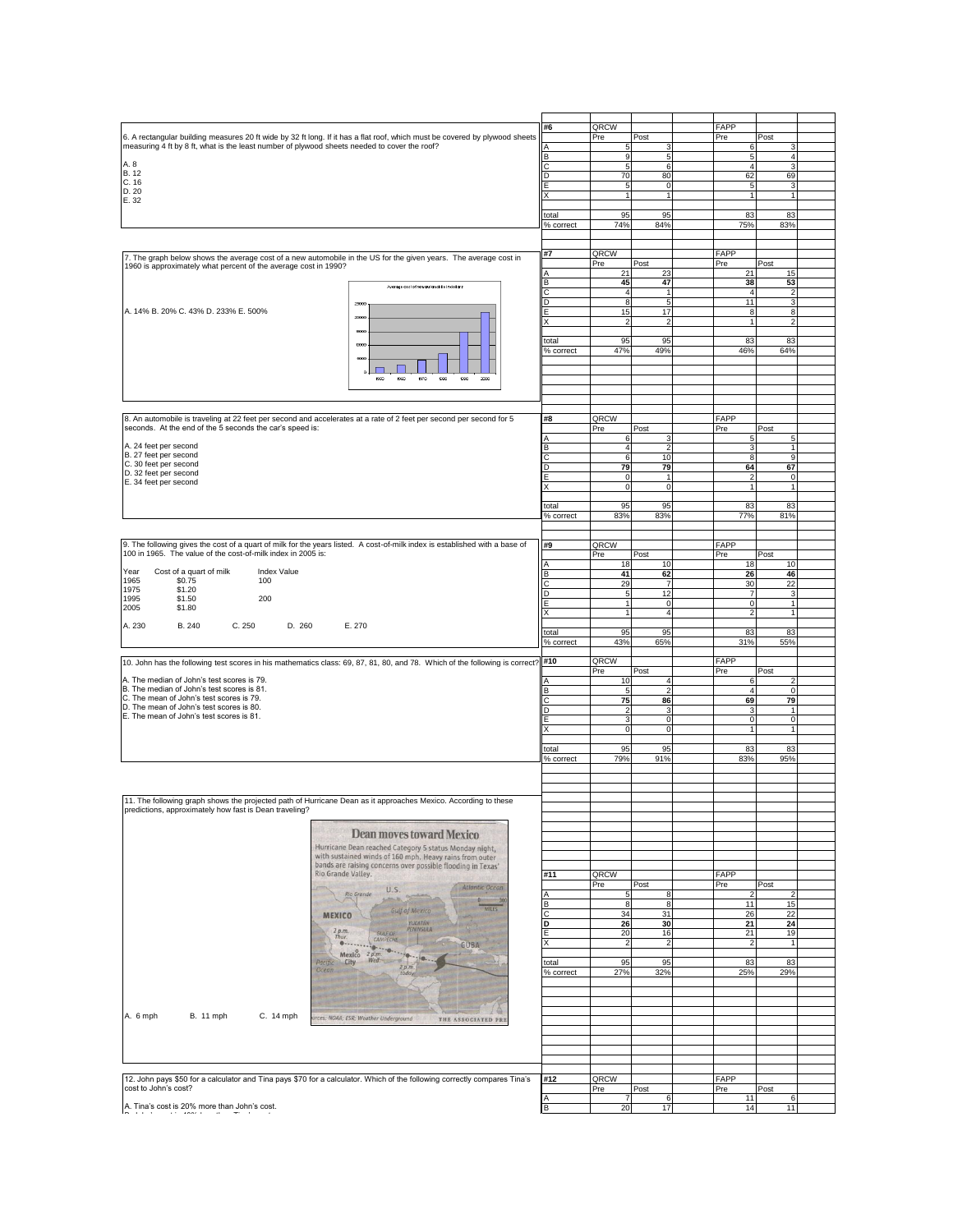| B. John's cost is 40% less than Tina's cost.                                                                                                             |                    |                    |                      |     | 5              |                          |  |
|----------------------------------------------------------------------------------------------------------------------------------------------------------|--------------------|--------------------|----------------------|-----|----------------|--------------------------|--|
| C. Tina's cost is 1.2 times John's cost.<br>D. John's cost is 20% less than Tina's cost.                                                                 |                    |                    | $\mathfrak{p}$       |     | 3              | 3                        |  |
| E. Tina's cost is 1.4 times John's cost.                                                                                                                 |                    | 59                 | 66                   |     | 49             | 56                       |  |
|                                                                                                                                                          |                    |                    | $\mathbf{1}$         |     | $\mathbf{1}$   | $\mathbf 0$              |  |
|                                                                                                                                                          |                    |                    |                      |     |                |                          |  |
|                                                                                                                                                          | total              | 95                 | 95                   |     | 83             | 83                       |  |
|                                                                                                                                                          | % correct          | 62%                | 69%                  |     | 59%            | 67%                      |  |
|                                                                                                                                                          |                    |                    |                      |     |                |                          |  |
| 13. The participation rate of students in intramural athletics at Arkansas College was 44% in 1980 and 55% in 2000.                                      | #13                | QRCW               |                      |     | FAPP           |                          |  |
| Based on this information, which of the following is correct?                                                                                            |                    | Pre                | Post                 | Pre |                | Post                     |  |
|                                                                                                                                                          |                    | 33                 | 15                   |     | 23             | 22                       |  |
| A. The relative change in the participation rate is 11%.                                                                                                 | B                  | 53                 | 63                   |     | 53             | 56                       |  |
| B. The increase in the participation rate is 11 percentage points.                                                                                       |                    | 4                  | 3                    |     | 1              | $\overline{\phantom{a}}$ |  |
| C. The increase in the participation rate is 20 percentage points.<br>D. The relative change in the participation rate is 20%.                           | D                  | 1                  | 7                    |     | $\overline{1}$ | $\mathbf{1}$             |  |
| E. The increase in the participation rate is 25 percentage points.                                                                                       |                    | 3                  | 6                    |     | $\overline{4}$ | 1                        |  |
|                                                                                                                                                          |                    |                    | 1                    |     |                | 1                        |  |
|                                                                                                                                                          |                    |                    |                      |     |                |                          |  |
|                                                                                                                                                          | total              | 95                 | 95                   |     | 83             | 83                       |  |
|                                                                                                                                                          | % correct          | 56%                | 66%                  |     | 64%            | 67%                      |  |
|                                                                                                                                                          |                    |                    |                      |     |                |                          |  |
|                                                                                                                                                          |                    |                    |                      |     |                |                          |  |
| 14. The following graph shows the results of a recent CNN poll:                                                                                          |                    |                    |                      |     |                |                          |  |
|                                                                                                                                                          |                    |                    |                      |     |                |                          |  |
|                                                                                                                                                          |                    |                    |                      |     |                |                          |  |
| CNN/Opinion Research Corporation Poll<br>Nevada's favored Democrat                                                                                       |                    |                    |                      |     |                |                          |  |
| Question: If Nevada's presidential caucus were held today, which of the following people would you be most                                               | #14                | QRCW               |                      |     | FAPP           |                          |  |
| likely to support?                                                                                                                                       |                    | Pre                | Post                 | Pre |                | Post                     |  |
|                                                                                                                                                          | A                  | 11                 | 8                    |     | 5              |                          |  |
|                                                                                                                                                          | B                  | 42                 | 46                   |     | 47             | 42                       |  |
| 60%<br>51%                                                                                                                                               | C                  | 9                  | 12                   |     | 11             | 9                        |  |
| 50%                                                                                                                                                      | D                  | 6                  | $\overline{4}$       |     | 3              | 9                        |  |
| 40%                                                                                                                                                      |                    | 26<br>$\mathbf{1}$ | 23<br>$\overline{2}$ |     | 14<br>3        | 14<br>$\overline{2}$     |  |
| 30%                                                                                                                                                      |                    |                    |                      |     |                |                          |  |
| Percentage<br>20%<br>11%                                                                                                                                 | total              | 95                 | 95                   |     | 83             | 83                       |  |
| 10%                                                                                                                                                      | % correct          | 44%                | 48%                  |     | 57%            | 51%                      |  |
| 0%                                                                                                                                                       |                    |                    |                      |     |                |                          |  |
| Biden<br>Gravel<br>Edwards<br>Olgania<br>Kuonich<br>No Opinion                                                                                           |                    |                    |                      |     |                |                          |  |
| Circler                                                                                                                                                  |                    |                    |                      |     |                |                          |  |
|                                                                                                                                                          |                    |                    |                      |     |                |                          |  |
| likely to vote in                                                                                                                                        |                    |                    |                      |     |                |                          |  |
| the Democratic presidential caucus.                                                                                                                      |                    |                    |                      |     |                |                          |  |
| SAMPLING ERROR: +/- 5% pts<br>Note: Connecticut Sen. Christopher Dodd registered less than 1 percent of the vote.                                        |                    |                    |                      |     |                |                          |  |
|                                                                                                                                                          |                    |                    |                      |     |                |                          |  |
|                                                                                                                                                          |                    |                    |                      |     |                |                          |  |
| This poll indicates a sampling error of +/-5%. Which of the following statements best represents what this sampling error                                |                    |                    |                      |     |                |                          |  |
| means?                                                                                                                                                   |                    |                    |                      |     |                |                          |  |
|                                                                                                                                                          |                    |                    |                      |     |                |                          |  |
| A. Between 48.5% and 53.5% of Nevada's Democratic voters would vote for Clinton over any of the other listed<br>Democrats.                               |                    |                    |                      |     |                |                          |  |
| B. Between 46% and 56% of Nevada's Democratic voters would vote for Clinton over any of the other listed Democrats.                                      |                    |                    |                      |     |                |                          |  |
| C. 5% of the people polled may change their mind before the election.                                                                                    |                    |                    |                      |     |                |                          |  |
| D. 5% of the population couldn't be reached for a response.                                                                                              |                    |                    |                      |     |                |                          |  |
| E. About 5% of the poll results could be recorded incorrectly.                                                                                           |                    |                    |                      |     |                |                          |  |
|                                                                                                                                                          |                    |                    |                      |     |                |                          |  |
|                                                                                                                                                          |                    |                    |                      |     |                |                          |  |
|                                                                                                                                                          |                    |                    |                      |     |                |                          |  |
|                                                                                                                                                          |                    |                    |                      |     |                |                          |  |
| 15. The length of a rectangle is between 2 feet and 2.5 feet and the width is between 6 inches and 9 inches. The area of                                 | #15                | QRCW               |                      |     | FAPP           |                          |  |
| the rectangle is:                                                                                                                                        |                    | Pre                | Post                 | Pre |                | Post                     |  |
|                                                                                                                                                          |                    | 12                 | 11                   |     | 15             | 10                       |  |
| A. More than 1 square foot and less than 1.25 square feet                                                                                                | в                  | 19                 | 28                   |     | 12             | 26                       |  |
| B. Less than 2 square feet                                                                                                                               |                    | 27                 | 19                   |     | 21             | 25                       |  |
| C. More than 1.25 square feet                                                                                                                            |                    | 25                 | 27                   |     | 23             | 13                       |  |
| D. Less than 260 square inches<br>E. More than 216 square inches                                                                                         |                    | 9                  | 9                    |     | 10             | 9                        |  |
|                                                                                                                                                          |                    | 3                  | $\mathbf{1}$         |     | $\overline{2}$ | $\circ$                  |  |
|                                                                                                                                                          |                    |                    |                      |     |                |                          |  |
|                                                                                                                                                          | total<br>% correct | 95<br>20%          | 95<br>29%            |     | 83<br>14%      | 83<br>31%                |  |
|                                                                                                                                                          |                    |                    |                      |     |                |                          |  |
|                                                                                                                                                          |                    |                    |                      |     |                |                          |  |
|                                                                                                                                                          |                    |                    |                      |     |                |                          |  |
| 16. The population of Wyoming is 510,000 and the population of Arkansas is 2.4 million. Arkansas has 4 members of                                        | #16                | QRCW               |                      |     | FAPP           |                          |  |
| the US House of Representatives and 2 US Senators, while Wyoming has 1 member of the US House of                                                         |                    | Pre                | Post                 | Pre |                | Post                     |  |
| Representatives and 2 US Senators. Based on this information, which of the following is not correct? (Note that the US                                   | А                  |                    | 5                    |     | 14             | $\overline{7}$           |  |
| Congress consists of the US Senate and the US House of Representatives.)                                                                                 | B                  | 7                  | 4                    |     | $\overline{7}$ | 11                       |  |
|                                                                                                                                                          | C                  | 12                 | 15                   |     | 8              | 15                       |  |
| A. Wyoming has one member of the US Congress for each 170,000 population.<br>B. Arkansas has one member of the US Congress for each 400,000 population.  | D                  | 24<br>47           | 18<br>53             |     | 14<br>37       | 17<br>33                 |  |
|                                                                                                                                                          |                    |                    |                      |     | 3              | $\mathbf 0$              |  |
|                                                                                                                                                          | Е                  |                    |                      |     |                |                          |  |
| C. Wyoming has one US Senator for each 255,000 population.<br>D. Arkansas has one member of the US House of Representatives for each 600,000 population. | X                  | $\mathbf{1}$       | $\mathbf 0$          |     |                |                          |  |
| E. Arkansas has one US Senator for each 1.4 million population.                                                                                          |                    |                    |                      |     | 83             | 83                       |  |
|                                                                                                                                                          | total<br>% correct | 95<br>49%          | 95<br>56%            |     | 45%            | 40%                      |  |
|                                                                                                                                                          |                    |                    |                      |     |                |                          |  |
|                                                                                                                                                          |                    |                    |                      |     |                |                          |  |
|                                                                                                                                                          |                    |                    |                      |     |                |                          |  |
|                                                                                                                                                          |                    |                    |                      |     |                |                          |  |
| 17. The odds against the Red team winning a tournament are 3 to 1. This means that the Red team will win 1 time out                                      | #17                | QRCW               |                      |     | FAPP           |                          |  |
| of 4, or 25% of the time. If the odds against the Blue team winning the tournament are 7 to 2, which of the following is                                 |                    | Pre                | Post                 | Pre |                | Post                     |  |
| correct?                                                                                                                                                 |                    | 16                 | $\overline{4}$       |     | 11             | $\overline{7}$           |  |
| A. The Blue team will win 2 times out of 7.                                                                                                              |                    | $\overline{2}$     | $\mathbf{1}$         |     | $\overline{2}$ | $\overline{4}$           |  |
| B. The Blue team will win 2/7 of the time.                                                                                                               |                    | 47                 | 47                   |     | 46             | 52                       |  |
| C. The Blue team will win 2 times out of 9.                                                                                                              |                    | 15                 | 8<br>$\overline{4}$  |     | 11             | 15                       |  |
| D. The Blue team will win 7 times out of 9.                                                                                                              |                    | 14<br>1            | $\mathbf 0$          |     | 10<br>3        | 5<br>$\mathbf 0$         |  |
| E. The Blue team is more likely to win than the Red team.                                                                                                |                    |                    |                      |     |                |                          |  |
|                                                                                                                                                          | total              | 95                 | 64                   |     | 83             | 83                       |  |
|                                                                                                                                                          | % correct          | 49%                | 73%                  |     | 55%            | 63%                      |  |